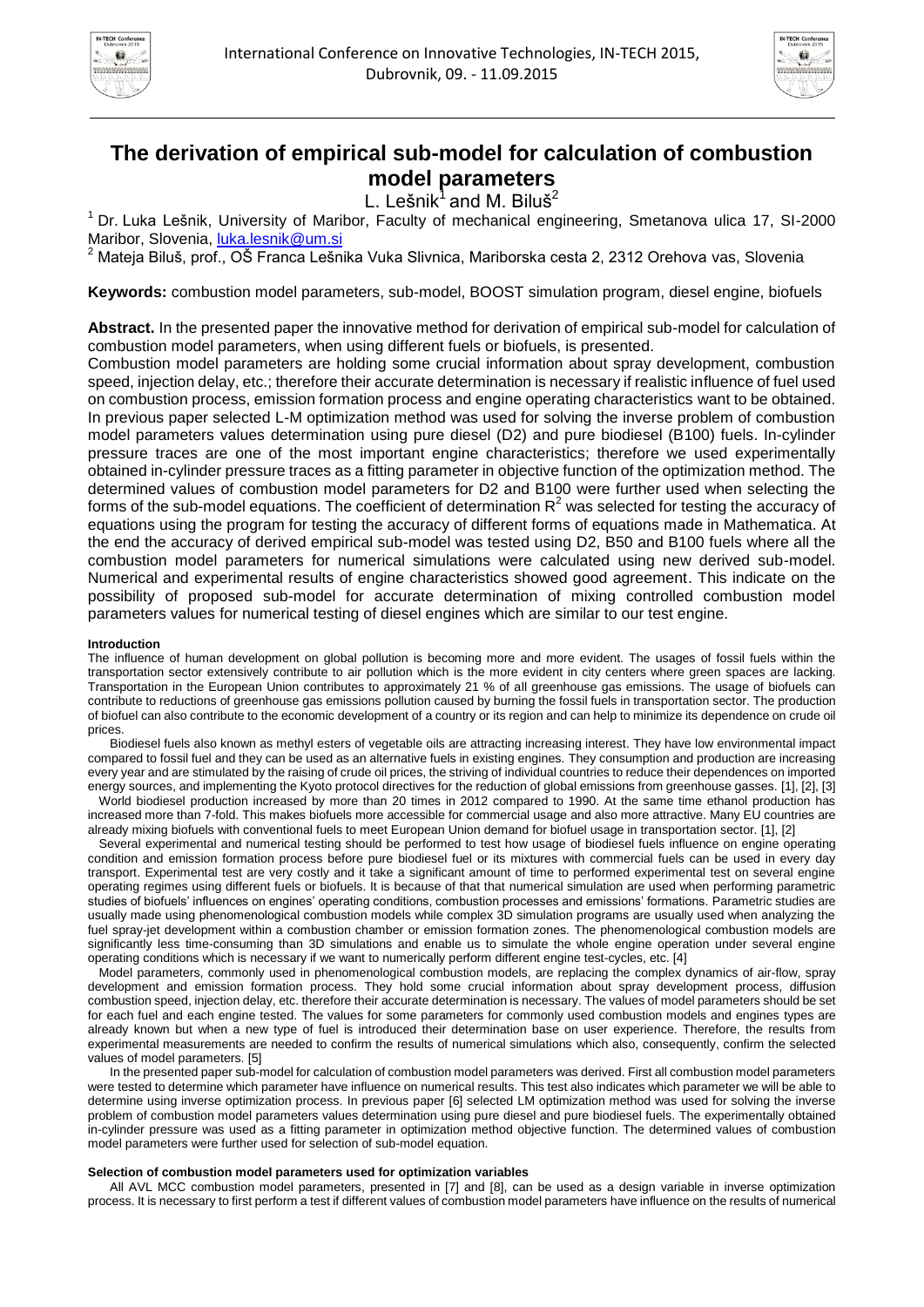



simulations. If some parameter don't have influence on final numerical results or is its influence small we won't be able to precisely determine parameter value using optimization process and the results of experimental measurement. We must also consider if some parameter can be determined from experimental results without optimization process.

[Figure 1](#page-1-0) presents the parameter values influence on maximal obtained in-cylinder pressure (p\_max), angle of where maximal pressure occur (α\_p\_max), engine rated torque (torque, engine rated power (power) and exhaust gas temperature (ex\_g\_temp). The presented results show relative difference between the obtained results at parameter value 1 (default value) and all other values. The selected interval was proposed from the developer of AVL BOOST simulation program. When changing the value of one parameter all other parameter values were left on default value 1.



<span id="page-1-0"></span>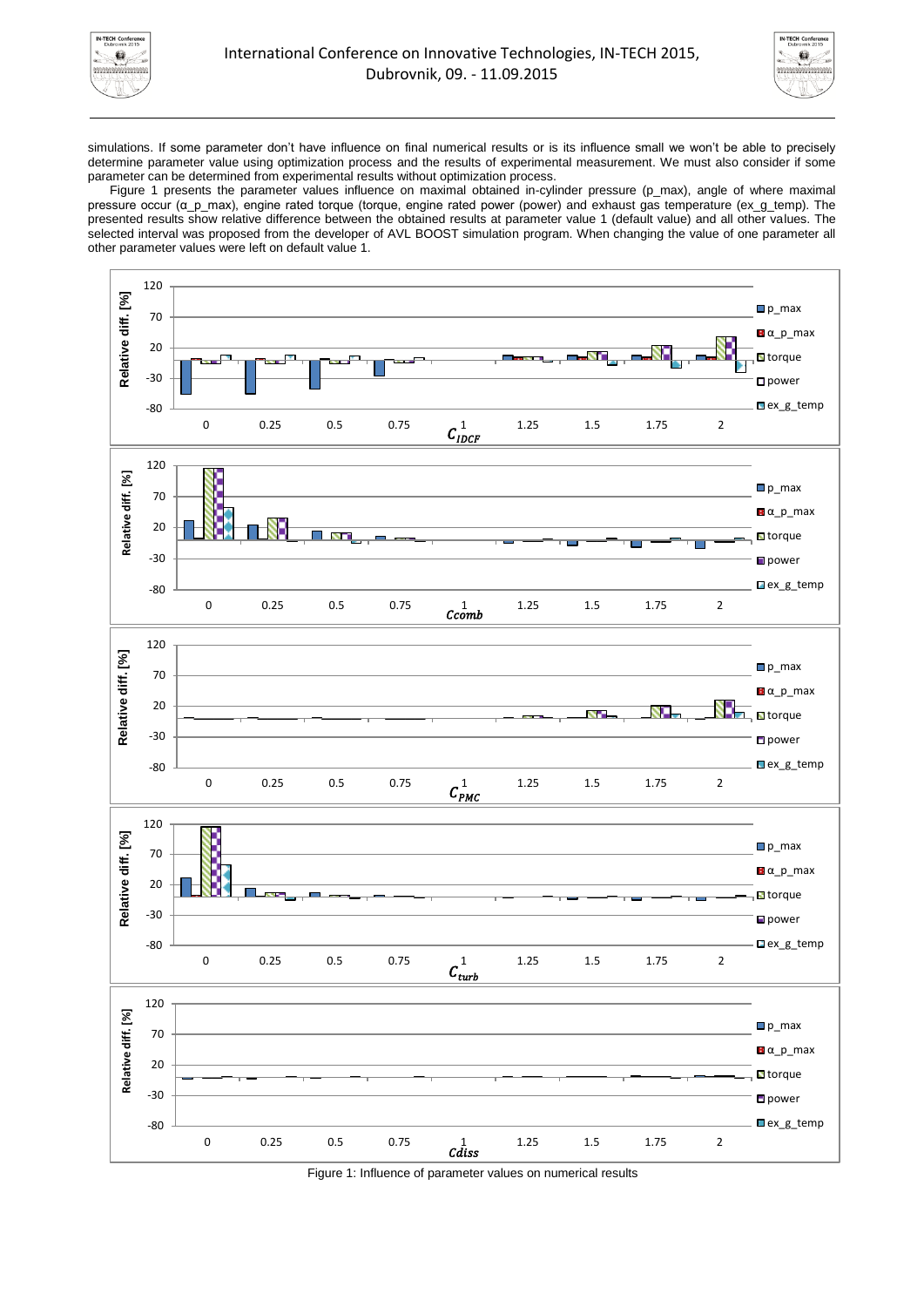



From the presented results can be concluded that all parameters, except dissipation parameter, *Cdiss*, have influence on numerical obtained results and can be determined using optimization method. In order to shorten optimization time we have decided to determine the turbulence parameter *Cturb* using the experimental results of injected fuel mass per cycle. Dissipation parameter will be kept constant on its default value for all fuels on all operating regimes.

## **Experimental set-up**

The experimental measurements were performed on a 6-cylinder naturally aspirated, four stroke heavy-duty MAN diesel engine. The engine was placed on engine test bed and equipped with all measuring equipment needed. Engine tests were made on 1360, 1700 and 2000 engine speed under full throttle position (full engine load for each fuel). Kistler 6001 piezoelectric pressure transduces was mounted in combustion chamber of first engine cylinder for measuring the in-cylinder pressure trace further used in inverse optimization process.

#### **Determination of selected combustion model parameters**

Selected combustion model parameters  $C_{\text{IDCF}}$ ,  $C_{\text{comb}}$  and  $C_{\text{PMC}}$  were used as a design variable in inverse optimization process. Using the selected L-M optimization method and experimentally obtained in-cylinder pressure all three parameters were determined for pure diesel and pure biodiesel fuel on selected engine operating regimes. All three parameters were determined for one fuel on one engine operating regime simultaneously. The determined values of combustion model parameters for diesel and biodiesel fuel were further used in derivation of sub-model for calculation of combustion model parameters.

#### **Derivation of sub-model for calculation of combustion model parameters**

Sub-model for calculation of combustion model parameters will allow the user to calculate each parameter value base on known fuel properties and engine operating regime. [Figure 2](#page-2-0) presents the influence of engine speed and fuel properties on parameter value.





<span id="page-2-0"></span>It can be seen for[m Figure 2](#page-2-0) that the correlation between combustion model parameter values, engine speed and fuel properties is not linear and that interpolation function will be needed for each parameter to describe its dependency of the engine speed and fuel properties. The forms of the Equations 1 - 3 for determining each parameter value were selected using the values of combustion models' parameters obtained during the inverse optimization process. It was for that purpose that the program for testing the accuracies of different forms of equations was created in Mathematica. The accuracies of several forms of equation were tested using the coefficient of determination  $R^2$ . The calculated values for parameters D2 and B100 were compared to the values for those parameters determined during the inverse optimization process. The  $R^2$  values for the selected equations were greater than 0.99, thus providing good accuracy for the selected equations of the proposed sub-model.

$$
C_{IDCF\ i,j} = -0.057931 \cdot e^{n_j} \cdot CN_i + 0.377201 \cdot n_j \cdot CN_i + 6.56338 \cdot n_j^2 - 25.6968 \cdot n_j - 0.326347 \cdot CN_i + 25.1403 \tag{1}
$$

$$
C_{comb\; i,j} = -0.286503 \cdot e^{n_j} \cdot CV_i + 1.35589 \cdot n_j \cdot CV_i + 74.8476 \cdot n_j^2 - 227.799 \cdot n_j - 0.722727 \cdot CV_i + X_i + 171.666 \tag{2}
$$

$$
C_{PMC\ i,j} = -0.025944 \cdot n_j \cdot CN_i + 0.0638479 \cdot n_j^2 + 0.933666 \cdot n_j + 0.0335885 \cdot CN_i - 1.10891
$$
 (3)

The selected equations are just one of the possible forms of equations and do not represent the only possible forms of the equations. In Equation 1 the ignition delay calibration factor  $C_{IDCF}$  was expressed as a function of the fuel cetan number  $CN_i$  and engine speed  $n_j$ . The fuel cetan number defines the ability of the fuel to ignite within compression ignition engines and is a significant indicator of the fuel's quality. Fuels with a better ability for ignition have higher cetan numbers and vice versa. Therefore  $CN<sub>i</sub>$  has a greater impact on the ignition delay period,  $C_{IDCF}$  parameter, and also on the amount of fuel mass that will burn in the premixed part of the combustion, as defined by  $C_{PMC}$ . The combustion constant  $C_{comb}$  defines the fuel combustion speed during the diffusion part of the combustion process. Combustion speed is limited by the speed of fuel vapor formation and by the diffusion of air (oxygen) molecules in the combustion front. Combustion speed also influences the shape of the rate regarding the heat release curve, which is influenced by the fuel's calorific value. Both the fuel oxygen content  $X_i$  and the calorific value  $CV_i$ , are included in the equations for calculating the combustion parameter. Equation 1 -3 were used for calculation of all needed combustion model parameter for pure diesel fuel, pure biodiesel fuel and their 50 % mixture B50. **Example 19**<br> **Example 19**<br> **Example 19**<br> **Example 19**<br> **Example 19**<br> **Example 19**<br> **Example 19**<br> **Example 19**<br> **Example 19**<br> **Example 19**<br> **Example 19**<br> **Example 19**<br> **Example 19**<br> **Example 19**<br> **Example 19**<br> **Example 19** 

#### **Results and discussion**

Numerical testing of engine characteristics was performed in the presented study using AVL BOOST simulation program and their MCC combustion model. Three combustion model parameters were calculated using the proposed sub-model for their calculation. Other two